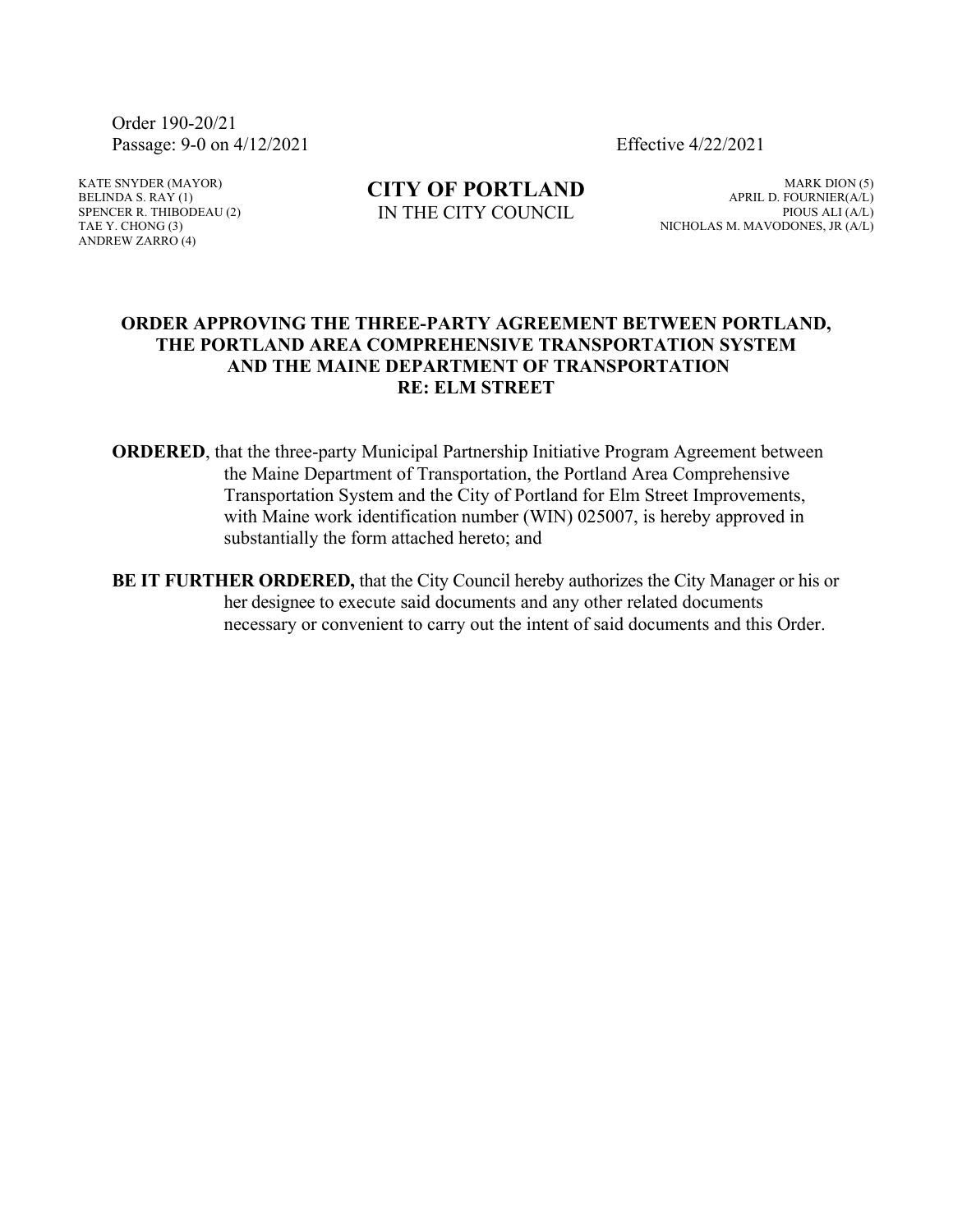

| MaineDOT use only           |  |  |
|-----------------------------|--|--|
| TEDOCS #:                   |  |  |
| $CTM \#$ :                  |  |  |
|                             |  |  |
| $\text{CSN }#$              |  |  |
| PROGRAM: Bureau of Planning |  |  |

# **DEPARTMENT OF TRANSPORTATION State of Maine**

# Portland Area Comprehensive Transportation System Municipal Partnership Initiative Agreement

# Proposed Improvements to Elm Street

# (Payable to Municipality)

| MaineDOT Use Only              |                                        |              |
|--------------------------------|----------------------------------------|--------------|
| Project Location: Portland     | Estimated Project Amount: \$468,788.00 |              |
| State WIN: 025007.00           | <b>MPO</b> Share:                      | \$234,394.00 |
| PACTS ID#: PACTS               | Municipal Share:                       | \$234,394.00 |
| Municipality Id#: VC1000073472 | Agreement Begin Date:                  |              |
|                                | Agreement End Date:                    |              |
|                                |                                        |              |

This Cooperative Agreement (the "Agreement") is entered into by and between the Maine Department of Transportation (MaineDOT)**,** an agency of state government, the **City of Portland (the "Municipality")**, a municipality in the State of Maine, and the **Portland Area Comprehensive Transportation System (PACTS)**, the designated Metropolitan Planning Organization for the Portland Urbanized Area, and **Greater Portland Council of Governments (GPCOG)**, a fiduciary agent for PACTS. (MaineDOT, the Municipality, PACTS, and GPCOG) are collectively referred to as the "Parties").

# **RECITALS**

- **A.** MaineDOT, through its partnership with Maine's Metropolitan Planning Organizations (MPOs), is charged with managing and dispersing state and federal funds to support capital improvement projects programmed by the MPOs. PACTS is MaineDOT's MPO partner for the Portland Urbanized Area.
- **B.** PACTS has created and administers a Municipal Partnership Initiative program (the "PACTS MPI Program"), the purpose of which is to participate in the funding of approved collector and/or arterial roadway projects (the "MPI Project(s)") with the intention of restoring substandard State and State Aid highways to MaineDOT and PACTS minimum standards.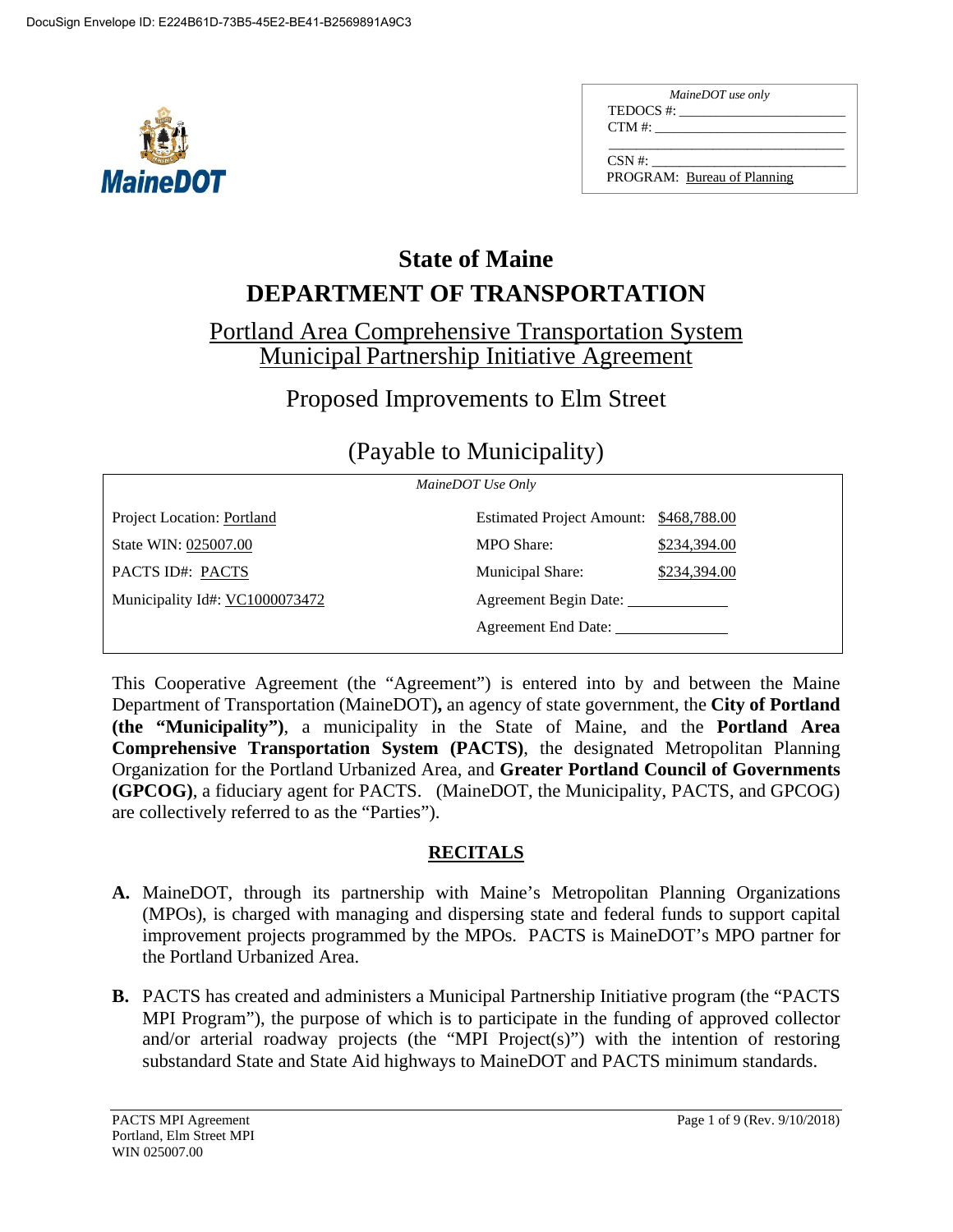- **C.** MPI Projects are administered by the municipality in which the project is being constructed. PACTS' participation in an MPI Project is accomplished through its acceptance of the Project into the PACTS MPI Program, and the contribution of state funds allocated to PACTS and disbursed by MaineDOT to the administering municipality on PACTS' behalf (the "PACTS Share"). MPI Project costs not paid by the PACTS Share are paid by the administering municipality.
- **D.** The work that is the subject of this Agreement consists of a mill and fill, new pavement markings for vehicle, parking, and a shared bike lane, sidewalk and curb improvements to meet ADA requirements and improve pedestrian safety on Elm Street, beginning at Congress Street and extending northwest 0.44 of a mile to Marginal Way (the "Project"), and is generally outlined in **Appendix A**, made a part herewith.
- **E.** PACTS has selected the Project for inclusion in the 2021-2022-2023 MaineDOT Work Plan, using state capital improvement funding allocated by MaineDOT.
- **F.** The Municipality has approved the Project and supports the decision by MaineDOT and PACTS to program the Project, and is prepared to administer and fund the Project in accordance with the terms of this Agreement.
- **G.** The Parties have a mutual interest in ensuring that the Project is delivered on a reasonable schedule and within the programmed budget, using a process that maximizes communication and cooperation between the Parties.
- **H.** This Agreement is intended to cover the roles and responsibilities of the Parties through full Project development and construction, and to establish the financial obligations of each Party.

## **AGREEMENT**

## **NOW, THEREFORE**, in accordance with the foregoing, the Parties agree as follows:

## **1. Appendices:**

The following appendices are hereby incorporated into this Agreement:

 $\boxtimes$  Appendix A - PACTS Letter to MaineDOT Outlining Scope and Cost of MPI Project  $\Box$  Check if no appendices attached

## **2. Project Cost Sharing and Payment Schedule:**

## a. **Financial Obligations:**

- i. Total Project Costs.
	- 1. PACTS and the Municipality agree to share in all costs associated with all phases of the Project through construction (the "Total Project Costs") in accordance with the allocations outlined below (the "Party Shares") unless otherwise negotiated by mutual agreement of the Parties.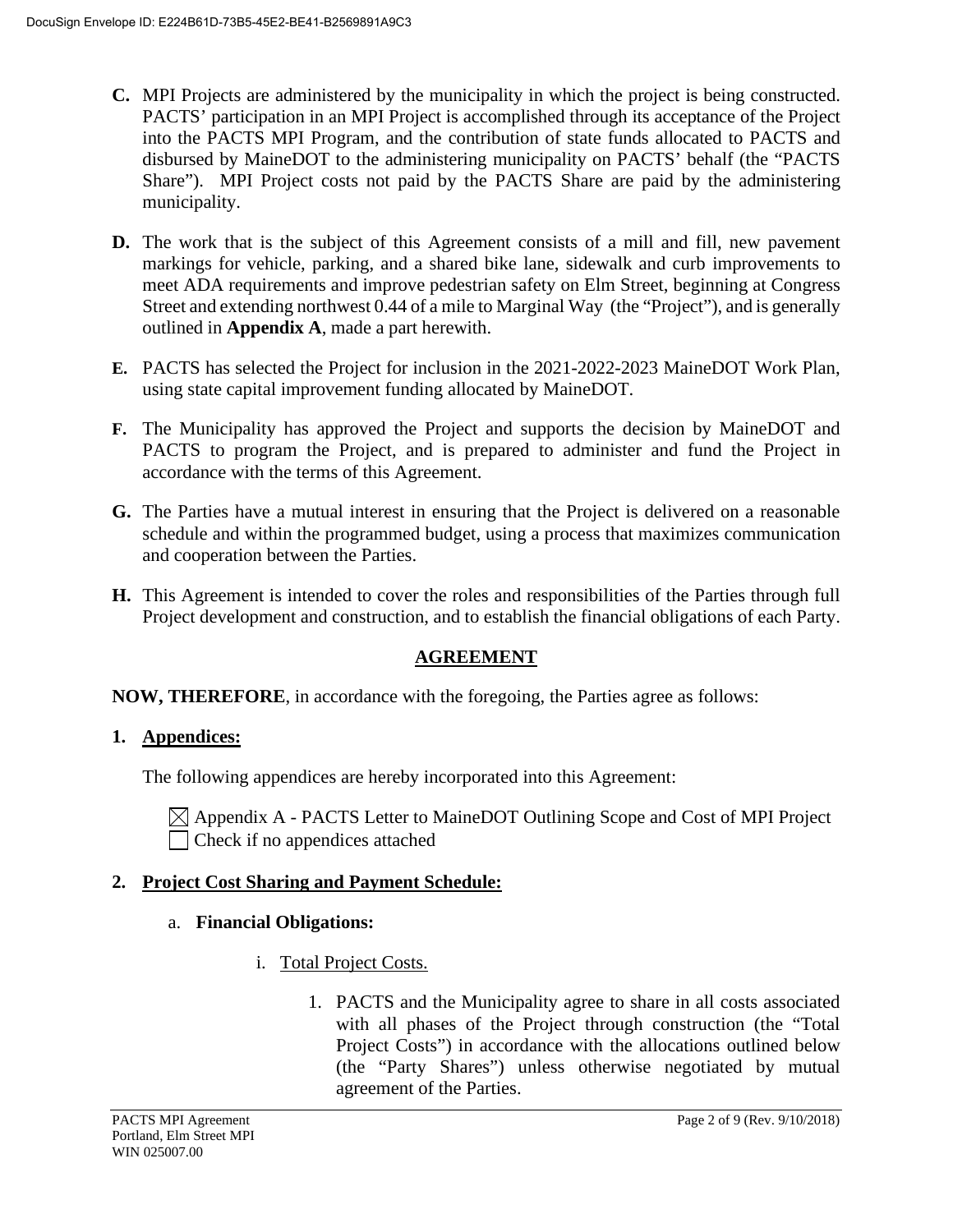- a. **PACTS Share** (provided through PACTS' state allocation and disbursed by MaineDOT) - 50% of eligible Project costs, up to a maximum of \$234,394.00.
- b. **Municipal Share** (provided through the Municipality's obligation of funds) - 50% of eligible Project costs, plus 100% of any and all remaining Project Costs once the PACTS Share has been exhausted (the "Overage").
- 2. The estimated Total Project Costs are \$468,788.00 (the "Estimated Total Project Costs") and are allocated in the table below. If the Estimated Total Project Costs are adjusted to reflect updated costs, the Municipality will consult with PACTS before such adjustments are approved and implemented.

| <b>Total Project Costs</b>                                          | <b>PACTS Share</b><br>(State MPO Funds)<br>50%<br>(Max. \$234,394.00) | Municipality's<br><b>Share</b><br>$50\% +$ Overage | <b>Estimated</b><br><b>Total</b><br>Cost |
|---------------------------------------------------------------------|-----------------------------------------------------------------------|----------------------------------------------------|------------------------------------------|
| <b>Estimated Total Project Costs:</b>                               |                                                                       |                                                    |                                          |
| \$468,788.00                                                        |                                                                       |                                                    |                                          |
|                                                                     | \$234,394.00                                                          | \$234,394.00                                       | \$468,788.00                             |
| <b>Estimated Allocated Shares</b>                                   |                                                                       | $+\$0.00$                                          |                                          |
| <b>Total Party Share of Estimated</b><br><b>Total Project Costs</b> | \$234,394.00                                                          | \$234,394.00                                       | \$468,788.00                             |

- b. **Payment Schedule:** The Municipality shall be the sole administrator of the Project contract(s) and shall pay up front all Project costs, subject to cost sharing by the Municipality and PACTS as specified above.
	- i. The Municipality may begin invoicing PACTS for the PACTS Share of eligible Project costs upon 1/3 Project completion. Invoices shall be submitted no more than monthly with a maximum number of invoice submittals not to exceed five (5) invoices for the total Project.
	- ii. The Municipality shall submit to PACTS for reimbursement detailed invoice(s) documenting actual amounts incurred for Project related costs, together with evidence of such invoices having been paid by the Municipality, and identifying PACTS' share of each invoice submitted.
	- iii. Each invoice shall include the Municipality's certification that all amounts claimed are correct, and not previously claimed.
	- iv. PACTS shall review each such invoice and, upon approval, shall forward each invoice to MaineDOT for payment to the Municipality out of PACTS'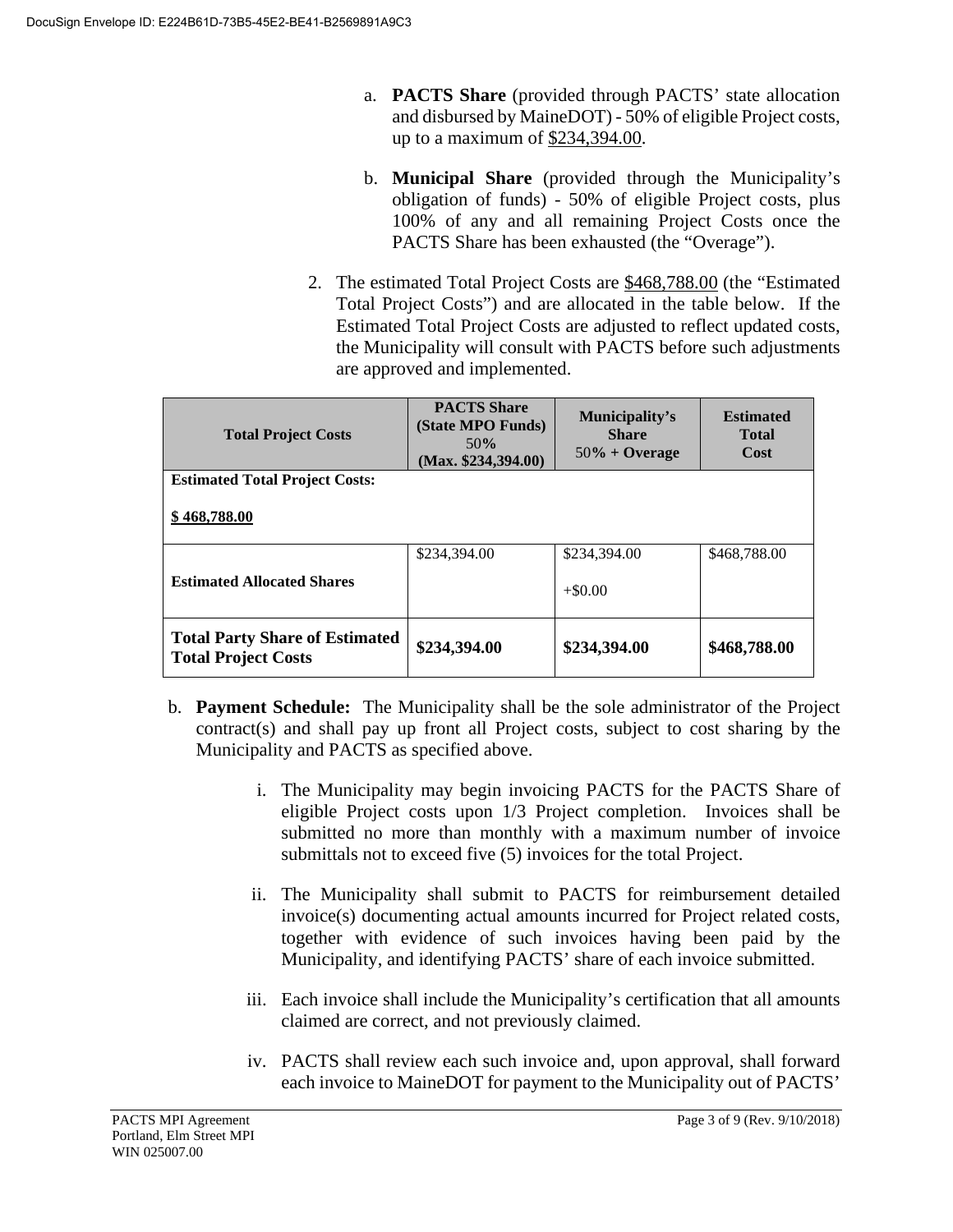allocated state MPO funds. MaineDOT shall reimburse the Municipality accordingly within thirty (30) days of its receipt of such approved invoice(s) in an aggregate amount not to exceed the total PACTS Share.

- **3. Project Milestones:** The Municipality agrees to share information about the Project with PACTS and MaineDOT at the following milestones, as appropriate:
	- Project kickoff/initial team meeting/formal public contact;
	- Horizontal/Vertical Alignment Complete (HVAC);
	- Preliminary public meeting;
	- Preliminary Design Report (PDR) complete;
	- Formal public meeting(s);
	- Plan Impacts Complete (PIC);
	- Peer reviews:
	- Plans, Specifications and Estimate (PS&E) complete;
	- Changes in the Project schedule or engineer's estimate of costs.

#### **4. Project Design, Construction Plans and Specifications:**

- a. The Municipality shall prepare, or cause to be prepared, all plans, specifications, engineer's estimates and contract documents for the Project within the scope of work identified above, using a standard project development process to ensure adherence to federal and state regulations (the "Preliminary Project Development Materials").
- b. The Municipality shall retain a Professional Engineer licensed in the State of Maine to oversee all Project activities (the "Project Engineer").
- c. The Project must be designed by a Professional Engineer licensed in the State of Maine (the "Design Engineer") and in compliance with MaineDOT's design standards (the "Design Standards").
	- i. The Design Engineer shall provide certification to the Parties that, in his/her professional opinion, the Project will provide a smooth ride and not reduce the safety, mobility or structural quality of the affected State and/or State Aid Highway.
	- ii. All design documents must be stamped and signed by the Design Engineer in accordance with the provisions of this Section.
- d. MaineDOT reserves the right to review and comment on all plans and specifications with the focus on ensuring that the Project will achieve the anticipated benefits and will not degrade safety.
- e. The Municipality, through its Project Engineer, shall obtain written approval from MaineDOT for any exceptions to the "Design Standards". Submitted documentation shall compare the proposed design to the existing conditions for each proposed exception. Any and all exceptions shall be listed on the cover sheet accompanying the Project plans and submitted to MaineDOT, accompanied by a request for acceptance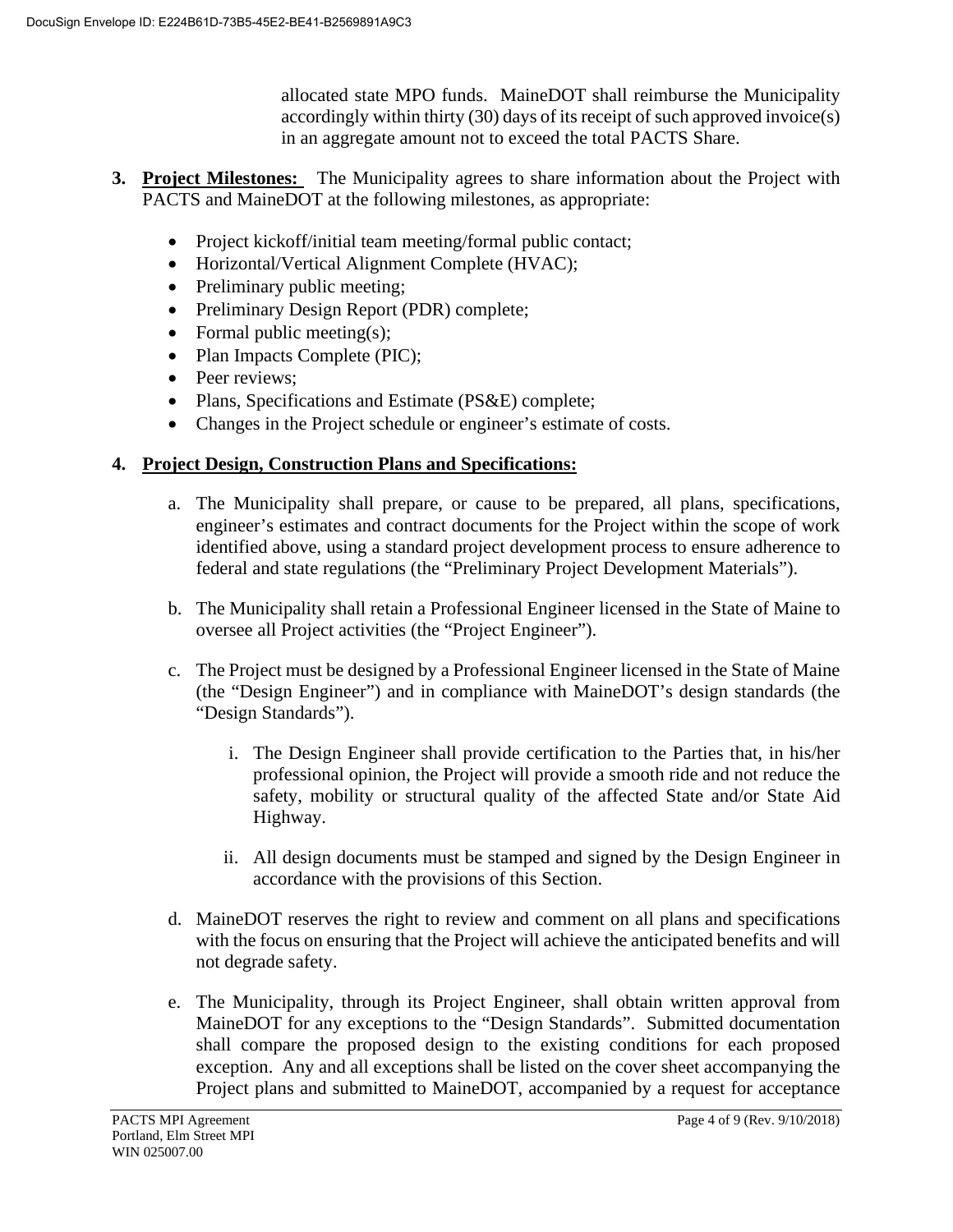of the Project's design exceptions. All such requests must include the signature and professional stamp of the Professional Engineer responsible for the design of the Project.

- f. In developing the Project, the Municipality shall ensure that the following elements are satisfied:
	- i. The Project improvements must have a minimum useful life of ten (10) years;
	- ii. The safety of the corridor and the life of the resulting structural and design elements shall be equal to or better than the existing conditions and design;
	- iii. The structures, roadways and design features affected by the Project work shall, at a minimum, be of equal dimensions to the existing features or structures and shall be of improved quality in terms of materials and utility;
	- iv. The Project shall not introduce any unanticipated safety hazards to the traveling public;
	- v. The Project shall retain the same level or an improved level of mobility of travel within the corridor;
	- vi. The Project shall not in any manner decrease the life expectancy of the affected component(s) of Maine's transportation system;
	- vii. The Project shall meet the most recent Americans with Disabilities Act of 1990 (ADA) design requirements;
	- viii. Traffic control and the safety of pedestrians, bicyclists and the traveling public shall be provided for at all times.
- g. The Municipality shall coordinate with affected utilities to identify existing utility locations and/or any utility relocation impacts that may be created by the development of the Project.
- h. It is expected that the Project can be constructed within the existing right-of-way limits. If that is not the case, the Municipality must provide MaineDOT with a detailed explanation of the property rights required for the Project and shall acquire any such property rights in accordance with all applicable state and federal laws. The PACTS Share may only be applied to costs associated with the acquisition of property rights required for the implementation of the Project.
- i. The Municipality shall perform all necessary federal, state and local permitting activities required in connection with the Project.
- j. Project construction must commence within twelve (12) months and must be certified as complete within twenty-four (24) months of the date of execution of this Agreement. If this timeline is not met, and the Municipality cannot show that it has made a good faith effort to meet this timeline, PACTS retains the right to withdraw any unpaid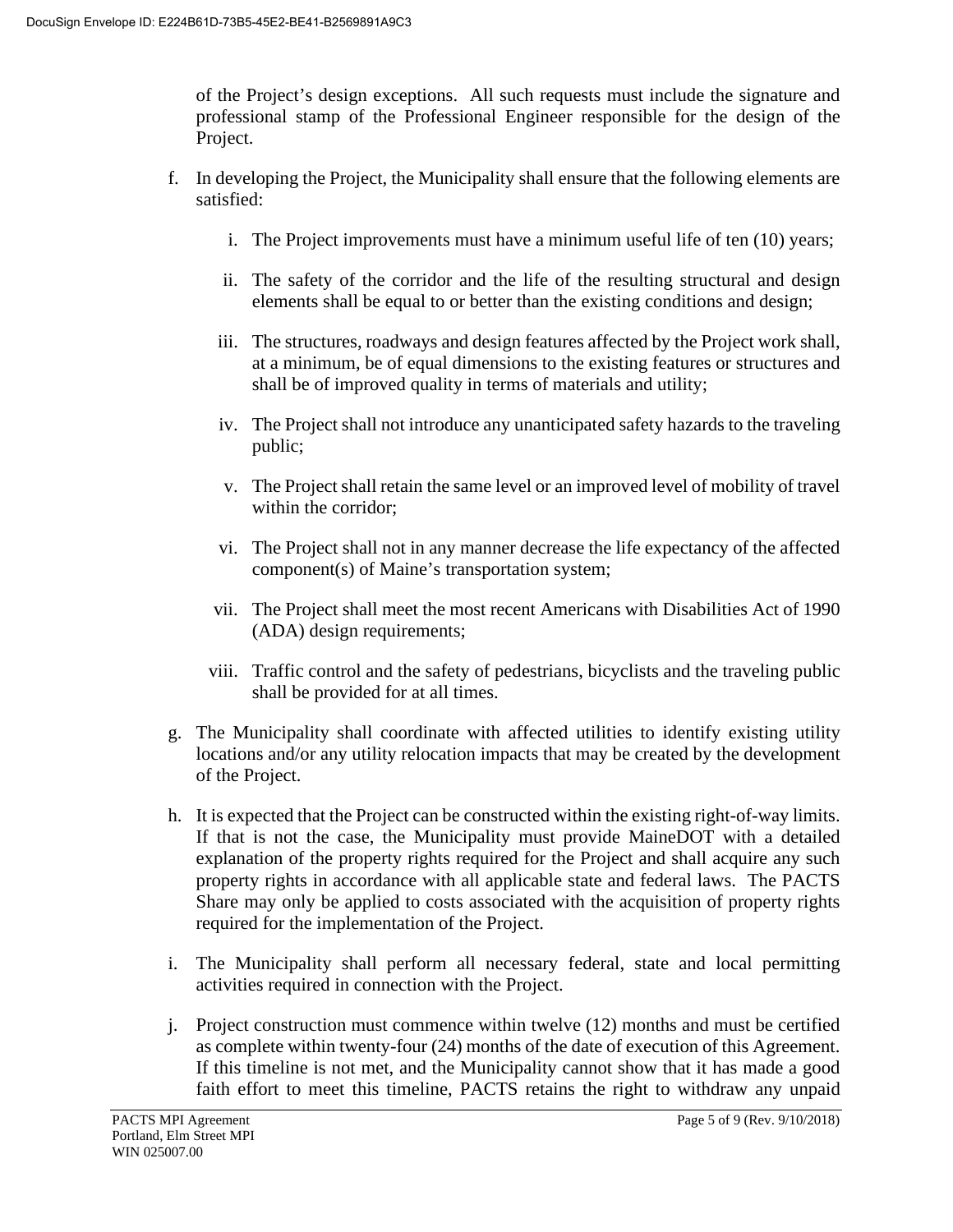portion of the PACTS Share and reallocate its remaining funding to other eligible projects in its service area.

k. Upon completion of Project construction, the Municipality shall provide certification to MaineDOT from the Project Engineer stating that the Project is complete and has been constructed in accordance with the plans and specifications.

#### **5. Public Involvement:**

The Municipality shall be responsible for implementing and leading any and all required public involvement processes and activities, including those required by Maine's Sensible Transportation Policy Act, and any necessary media coordination associated with the any phases of the Project covered by this Agreement.

#### **6. Changes to Project Scope:**

The Municipality will consult with MaineDOT and PACTS before implementing any adjustments to the Project scope.

## **7. Termination:**

- a. In the event the Municipality decides to terminate the Project for any reason prior to the award of a contract to construct the Project and that termination under this clause is not directed by MaineDOT and PACTS, the Municipality shall be responsible for covering all Project costs incurred up to the time of termination.
- b. This Agreement may be terminated at any time by mutual written agreement of all Parties.
- c. In no event, shall any such action taken under this subsection be deemed a breach of contract, nor shall it represent any individual Party's waiver of claims for breach of contract or its right to any other remedy it may have pursuant to this Agreement, or at law or in equity.
- d. In the event of Project termination, all provisions of this Agreement shall become null and void except for the financial obligations set forth herein, as well as those provisions to this Agreement that by their very nature are intended to survive.

#### **8. Miscellaneous Provisions:**

- a. Quality of Work. PACTS reserves the right to require the Municipality to refund all reimbursements made and to repay PACTS fully for all Projects costs incurred if the work is found to be unsatisfactory.
- b. Reprogramming of Remaining PACTS Funds. Any state MPO funds allocated to the Project that remain unspent following payment of the final invoice and reconciliation of the Project shall be made available to PACTS for reprogramming once the Project is closed out.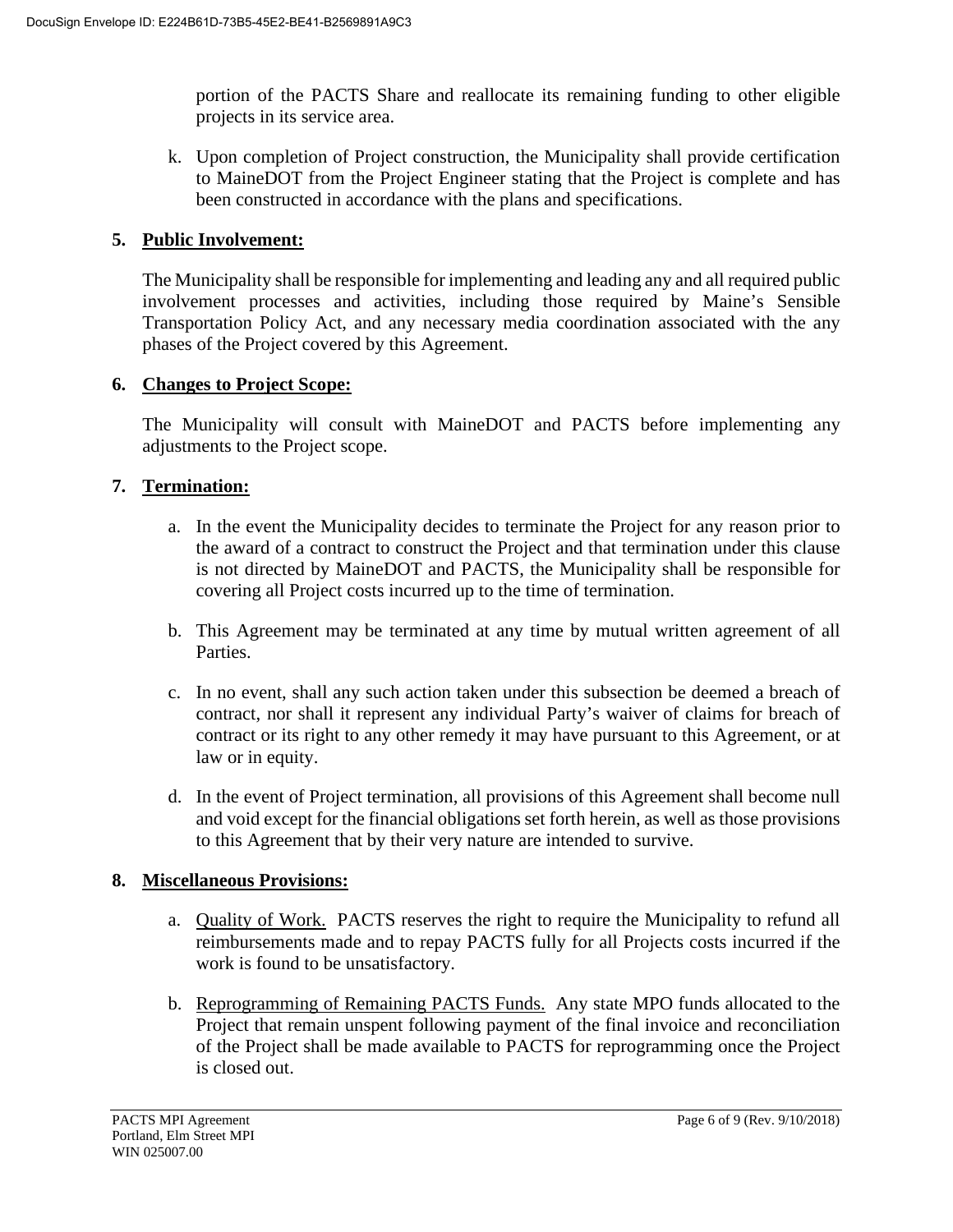- c. Indemnification. To the extent permitted by law, the Municipality and PACTS shall each individually indemnify, defend and hold harmless MaineDOT, its officers, agents and employees from all claims, suits or liabilities arising from the indemnifying Party's own negligent or wrongful acts, errors or omissions or by that Party's officials, employees, agents, consultants or contractors. Nothing herein shall waive any defense immunity or limitation of liability that may be available under the Maine Tort Claims Act (14 M.R.S. Section 8101 et seq.) or any other privileges or immunities provided by law. This provision shall survive the termination or expiration of the Project.
- d. Assumption of Responsibility. The Municipality hereby assumes responsibility for all damage to public or private property of any kind resulting from any act, omission, neglect or misconduct of the Municipality, its employees, agents or representatives, and shall ensure that its contractor(s) assume the same responsibility for all damage to public or private property of any kind resulting from any act, omission, neglect or misconduct of its own employees, agents or representatives. This assumption of responsibility shall also include damage to vehicles passing through the Project limits.
- e. Obligation of State Funds. Notwithstanding anything herein to the contrary, the Municipality and PACTS acknowledge and agree that, although the execution of this Agreement by MaineDOT manifests its intent to honor its terms and to seek funding to fulfill any obligations arising hereunder, by law any such obligations are subject to available budgetary appropriations by the Maine Legislature and, therefore, this Agreement does not create any obligation on behalf of MaineDOT in excess of such appropriations.
- f. Performance. The Parties will avoid hindering each other's performance; fulfill all obligations diligently; and cooperate in achievement of the intent of this Agreement.
- g. Obligation of Municipal Funds. The Municipality represents that it has received all necessary approvals or authorizations by its governing authorities to approve the Project and enter into this Agreement, and that it has obligated the necessary funds to satisfy its Municipal Share of the Project Costs set out herein.
- h. State of Maine's Rights of Set-Off. MaineDOT shall have all of its common law, equitable and statutory rights of set-off. These rights shall include, but not be limited to, the State of Maine's option to withhold for the purposes of set-off monies due the Municipality under a specific project contract up to any amounts due and owed to MaineDOT with regard to this Agreement, and any other agreement/contract with any State of Maine department or agency, including any agreement/contract for a term commencing prior to the term of this Agreement, plus any amounts due and owed to the State of Maine for any reason including without limitation, tax delinquencies, fee delinquencies or monetary penalties relative thereto. MaineDOT shall exercise its setoff rights in accordance with normal State practices including, in cases of set-off pursuant to an audit, the finalization of such audit by MaineDOT, its representatives, or the State Controller.
- i. Assignment. No assignment of this agreement is contemplated, and in no event, shall any assignment be made without the express written permission of the Parties.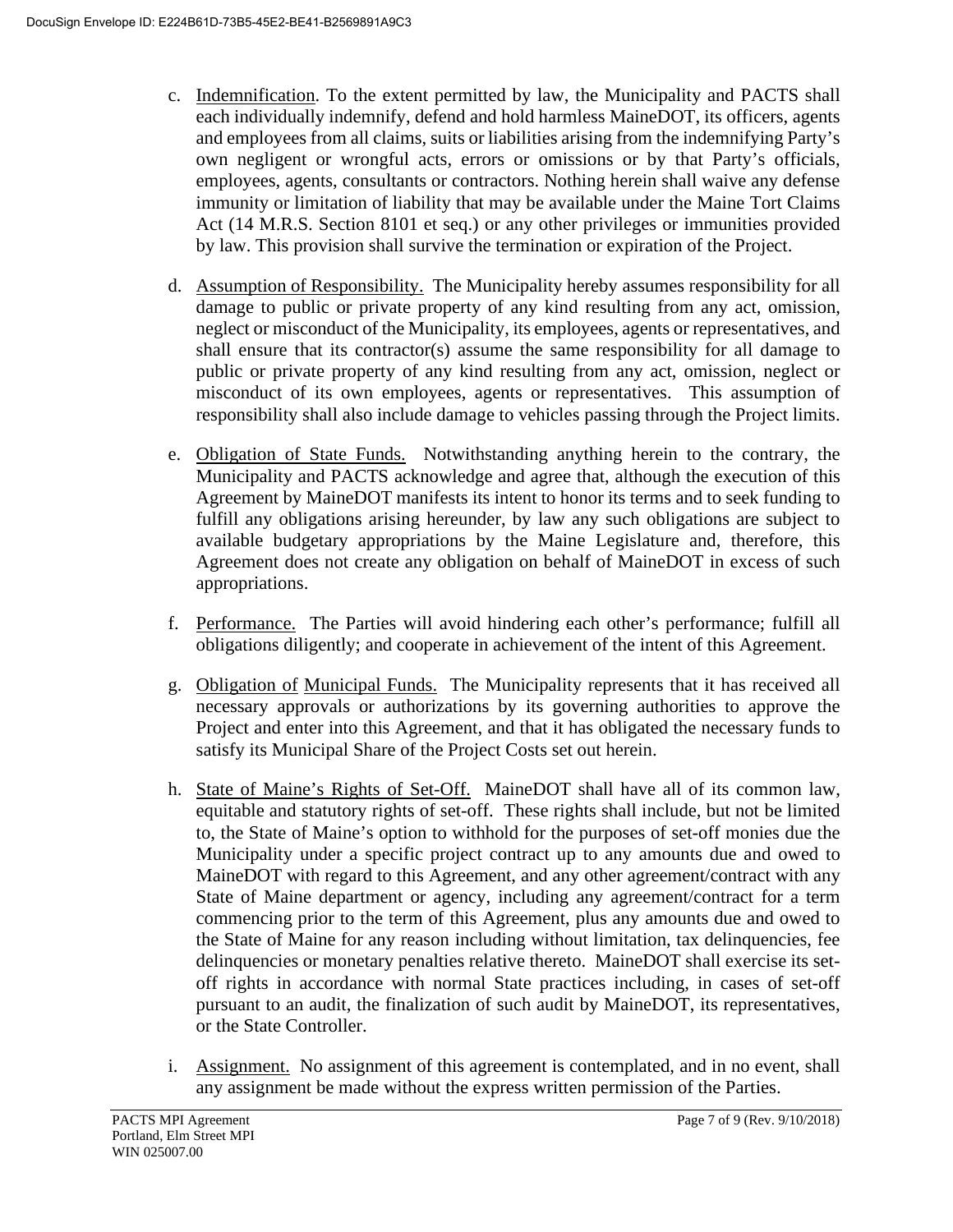- j. Independent Capacity. The Municipality and PACTS, their respective employees, agents, representatives, consultants and contractors shall not act as officers, employees or agents of MaineDOT.
- k. Governing Law. This Agreement shall be construed under the laws of the State of Maine. Additionally, all activities under this Agreement shall be performed in accordance with applicable federal laws and regulations, including without limitation Title 23 in the U.S. Code (USC) for statutory law, Title 23 in the Code of Federal Regulations (CFR) for administrative law, and Title 2 CFR, Part 200, "Uniform Administrative Requirements, Cost Principles, and Audit Requirements for Federal Awards."
- l. Binding Effect. The Parties shall be bound by the terms of this Agreement. This provision shall apply to the Agreement's executors, their successors, administrators and legal representatives.
- m. Notice. Any communications, requests or notices required or appropriate to be given under this Agreement shall be in writing and mailed via U.S. Mail, Certified or Registered, Return Receipt Requested or sent via a recognized commercial carrier such as, but not limited to Federal Express, that requires a return receipt delivered to the sending party. Alternatively, communication may be sent via email and shall satisfy the delivery requirements of this section through express acknowledgement of receipt by the receiving party. Said communications, requests or notices shall be sent to the other party as follows:

| MaineDOT:     | Maine Department of Transportation                    |
|---------------|-------------------------------------------------------|
|               | 16 State House Station                                |
|               | Augusta, ME 04333-0016                                |
|               | Attn.: Darryl Belz, PE, MPO Engineer                  |
|               | Email: darryl.belz@maine.gov                          |
| Municipality: | City of Portland                                      |
|               | 212 Canco Road Suite B                                |
|               | Portland, ME 04103                                    |
|               | Attn.: Lauren Anderson, PE, Senior Engineer           |
|               | Email: landersen@portlandmaine.gov                    |
| PACTS:        | Portland Area Comprehensive Transportation System     |
|               | 970 Baxter Boulevard, Suite 201                       |
|               | Portland, ME 04103                                    |
|               | Attn.: Elizabeth Roberts, PE, Transportation Engineer |
|               | Email: $eroberts@gpcog.org$                           |

Each Party agrees to promptly notify all other Parties of any changes to the above referenced contact information.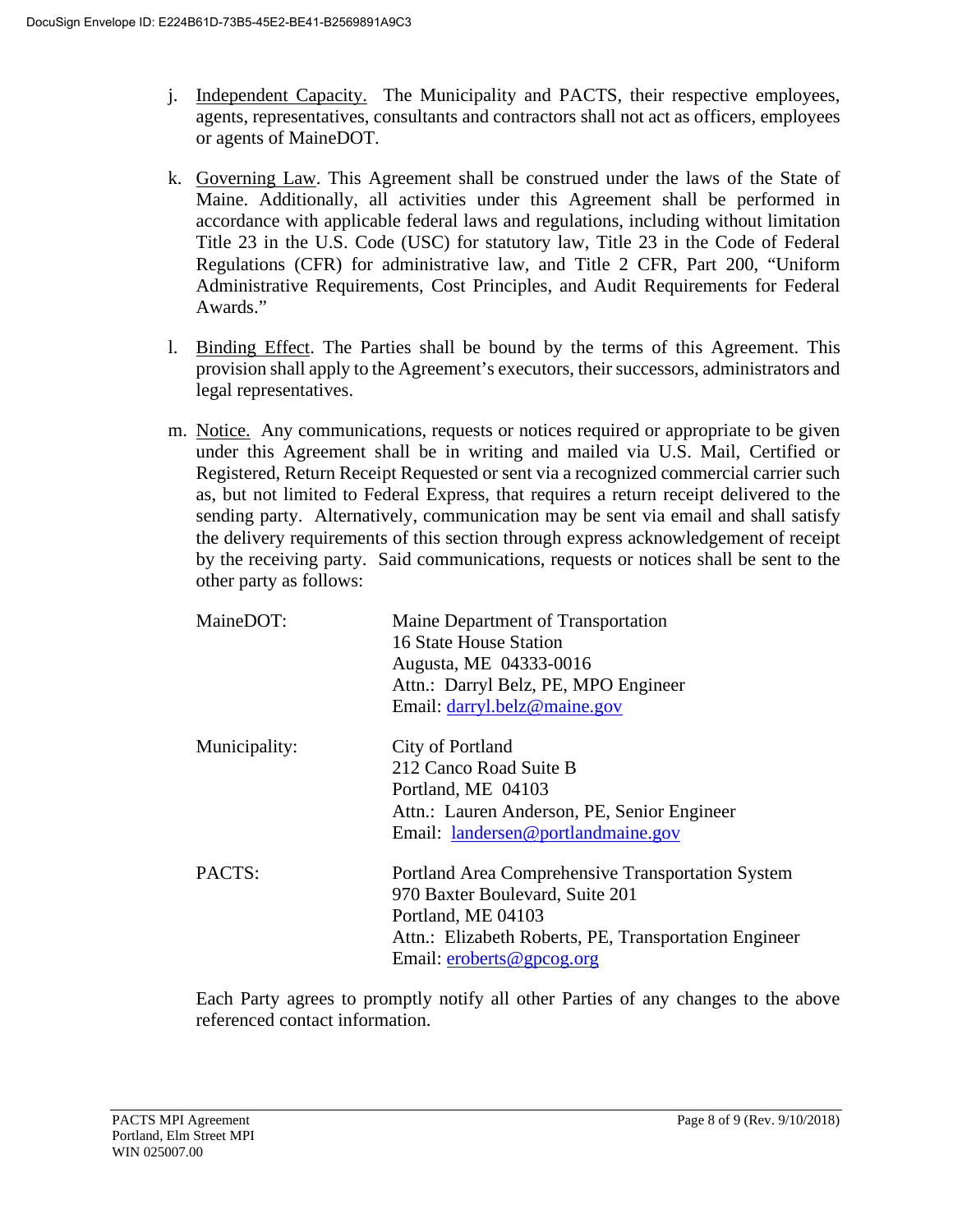**IN WITNESS WHEREOF**, the Parties hereto have executed this Agreement effective on the day and date last signed.

DocuSigned by:

**LEF67A54B0DDE4EB... Date** 2/10/2021

Kristina Egan, Executive Director \* Greater Portland Council of Governments and For Portland Area Comprehensive Transportation System Duly authorized

 $\text{Date}$ 

Jon Jennings, City Manager \* Municipality of Portland Duly authorized

\_\_\_\_\_\_\_\_\_\_\_\_\_\_\_\_\_\_\_\_\_\_\_\_\_\_\_\_\_\_\_\_\_\_\_\_\_\_\_\_\_\_\_\_\_Date\_\_\_\_\_\_\_\_\_

Jennifer Brickett, Director, Bureau of Planning \* Maine Department of Transportation Duly authorized

*\* I certify that the signature above is true and accurate. I further certify that the signature, if electronic: (a) is intended to have the same force as a manual signature; (b) is unique to myself; (c) is capable of verification; and (d) is under the sole control of myself.*

ns.  $\epsilon$ k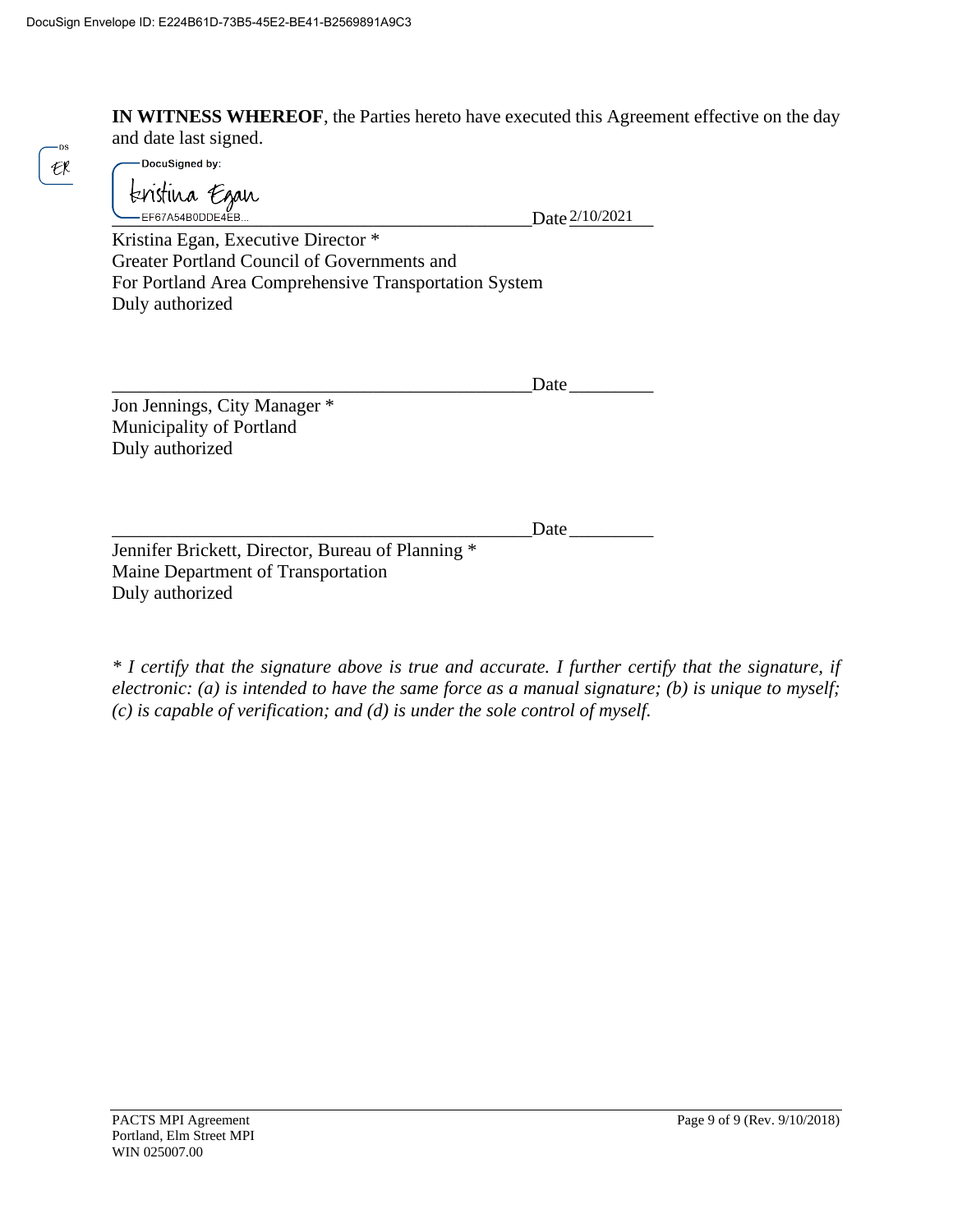**PACTS** 

Portland Area Comprehensive Transportation System



Darryl Belz, P.E. December 3, 2020 Safety/MPO Engineer Bureau of Planning Maine Department of Transportation 16 State House Station Child Street Augusta, Maine 04433-0016

#### **PACTS 2021 Municipal Partnership Initiative Project: Portland, Elm Street Reconstruction Project**

Darryl,

The following is a request to develop a Municipal Partnership Initiative (MPI) agreement for the above project for the 2021 PACTS MPI program.

On September 1st, 2020 the PACTS Executive Committee approved programming \$234,393.95 of PACTS' CY2021 state funding allocation for the following project:

#### **Portland, Elm Street Reconstruction Project**

Elm Street rehabilitation from Marginal Way to Congress Street, including sidewalk and pedestrian facilities improvements.

The Route Log Miles start at 0.00 and end at 0.44 along Elm Street for a total project length of 0.44 miles.

The scope consists of mill and fill, new pavement markings for vehicle, parking, and a shared bike lane. Sidewalk and curb improvements to meet ADA requirements and improve pedestrian safety. The total cost estimate is \$468,787.90.

Construction complete year is scheduled to be 2021.

The funding is 50% state/50% local with a cap of \$234,393 for the state share.

PACTS is requesting a WIN for the project and a three-party agreement to follow.

The municipal contact is Lauren Andersen. She is aware of contract documents needed such as, a scope of work, unit prices and complete specifications. These documents will be similar or the same as a MaineDOT "Book Project", including a set of plans as necessary to be outlined in the pending agreement.

Thank you for your attention to this matter. If you have any questions, please call.

*The Metropolitan Planning Organization for the Portland Urbanized Area*

**970 Baxter Blvd • Portland, Maine 04103 Telephone: (207) 774-9891 • Fax: (207) 774-7149 • www.pactsplan.org**